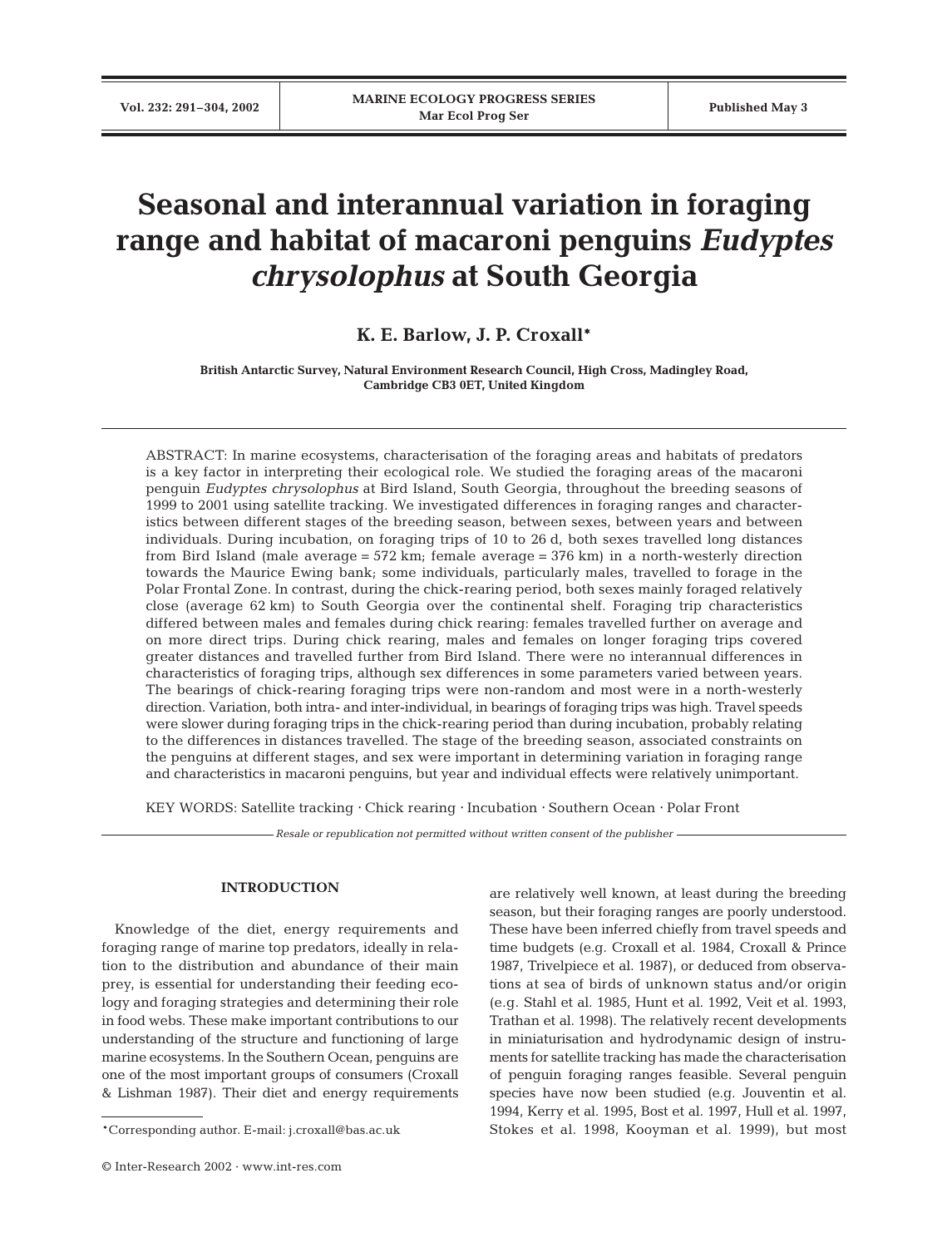investigations have been restricted to only part of the breeding season and often to a single year.

The macaroni penguin *Eudyptes chrysolophus*, the most abundant penguin species worldwide (Woehler 1993), is one of the principal marine predators in the South Georgia area of the Southern Ocean, where an estimated two-and-a-half million pairs breed (Trathan et al. 1998). The foraging behaviour of this top predator, whose diet is principally the Antarctic krill *Euphausia superba* (Croxall & Prince 1980, Croxall et al. 1997), is likely to have a large influence on the structure and function of ecosystem interactions in the South Georgia region. Currently, there are limited data on the distribution and behaviour of macaroni penguins at sea (Hunt et al. 1992, Green et al. 1998, Trathan et al. 1998). Previous estimates of its spatial distribution relied on extrapolation of at-sea data derived from ship observations carried out during very limited time periods and over restricted areas (Hunt et al. 1992). In addition to the normal biases in at-sea distribution data (e.g. van Franeker 1994), because macaroni penguins dive most actively during daytime (Croxall et al. 1993, Green et al. 1998), the small proportion of time spent at the surface during daylight hours is likely to lead to substantial under-recording.

In this study we used satellite tracking to investigate for the first time the foraging behaviour of macaroni penguins during both of the main stages of the breeding season (Fig. 1) at South Georgia: incubation and chick rearing. We addressed 4 questions: (1) Are

**FEMALE MALE** 

| November | Courtship                        |                                         |               |
|----------|----------------------------------|-----------------------------------------|---------------|
|          |                                  | Courtship                               |               |
| December | Incubates<br>At sea<br>Incubates | <b>Incubates</b><br>Incubates<br>At sea | 2nd egg laid  |
| January  | Brood/guard                      | Feeds chick                             | Chick hatches |
| February | Feeds chick                      | Feeds chick                             | Chick creches |
| March    | At sea                           | At sea                                  | Chick fledges |
|          | Moult                            | Moult                                   |               |
| April    | At sea                           | At sea                                  |               |

Fig. 1. *Eudyptes chrysolophus.* Breeding cycle at Bird Island, South Georgia

there differences in the foraging ranges, habitat use and characteristics of foraging trips between the incubation period and the chick-rearing period? During incubation, macaroni penguins undertake long (approximately 2 wk: Williams & Croxall 1991) incubation shifts followed by foraging trips of similar duration. These long trips are used to acquire resources for, or to recover from, fasting in incubation shifts during which penguins may lose more than 25% of their body mass (Croxall 1984). In the chick-rearing period, however, the principal constraint is the need to return to the colony at regular intervals to feed their chick, particularly for female penguins during the guard stage. (2) Are there differences in foraging ranges and characteristics of foraging trips between the sexes? In the sexually dimorphic macaroni penguin there is an unequal division of labour during chick rearing. In the guard period, only the female provisions the small chick; in the crèche period, both male and female penguins provision the much larger chick. (3) Are there interannual differences in foraging ranges and foraging trips, and can these differences be related to the diet composition and food availability during the chick-rearing period? (4) Is there significant inter- and/or intra-individual variation in characteristics of foraging trips during chick rearing?

# **MATERIALS AND METHODS**

**Study site.** The study was carried out at Bird Island, South Georgia (54° 00' S, 38° 02' W). Deployments were carried out from 29 December 1998 to 16 February 1999, referred to as the 1999 season; from 2 December 1999 to 19 February 2000, referred to as the 2000 season; from 3 to 29 December 2000, referred to as the 2001 season. Breeding birds at the Fairy Point macaroni penguin colony, a small study colony of approximately 580 breeding pairs, were marked early during the breeding season; a number was painted on the chest feathers with black dye so that they could be identified individually. Study birds were selected randomly, after excluding nests in the very centre of the colony, access to which would have caused undue disturbance. Devices were only deployed on 1 partner at a nest at one time, never on both simultaneously, and on different individuals across years.

**Deployment of devices.** Marked penguins were captured at the colony during the incubation period in December 1999 and 2000 and during the chick-rearing period in January and February 1999 and 2000. During the incubation period, marked birds about to leave the nest to go to sea on their long foraging trip were removed from nests at which both partners were present, to ensure that incubation continued once the bird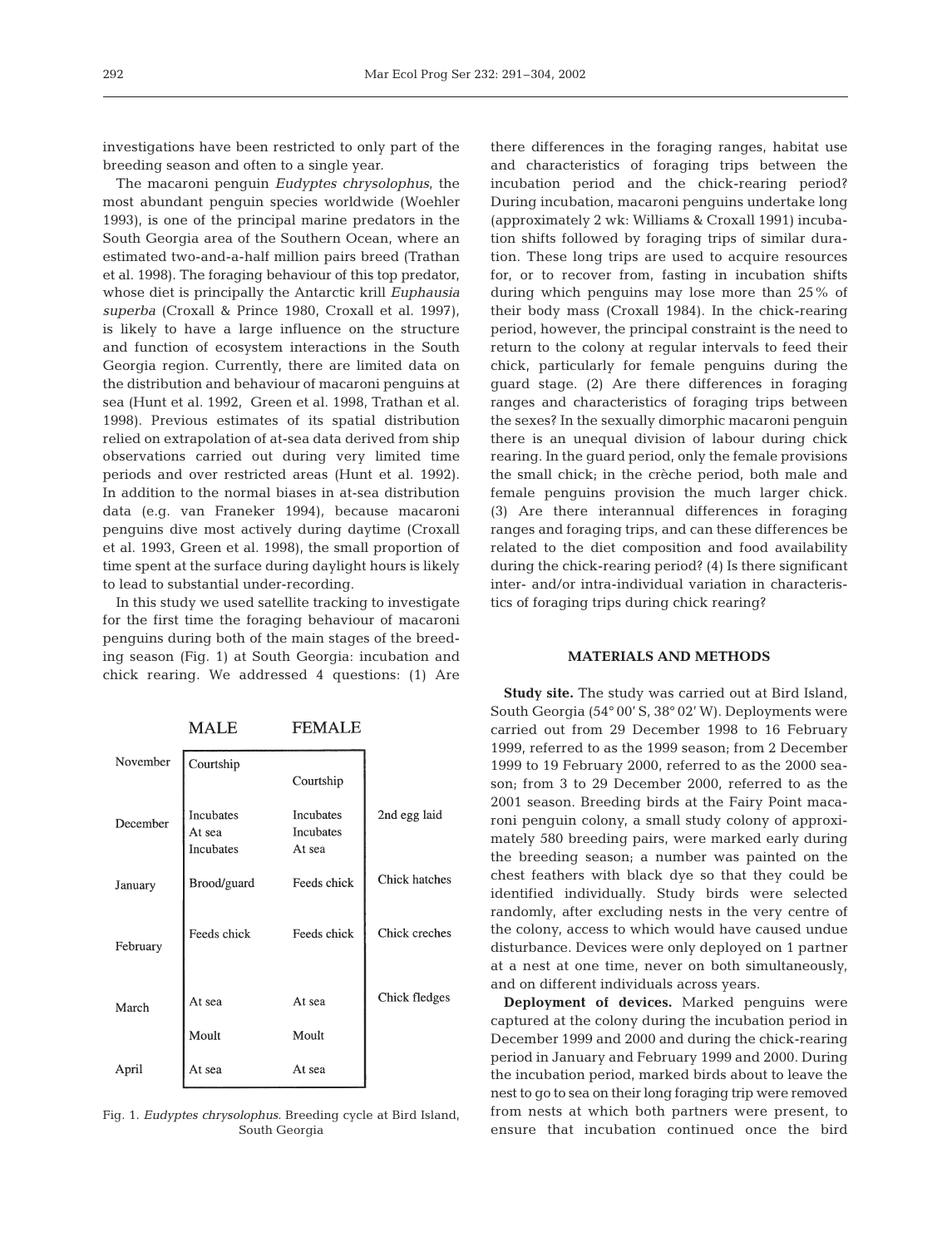was captured. During chick rearing, when possible, marked birds were captured once they had fed the chick and left the nest to start to return to sea, in order to reduce disturbance. A platform terminal transmitter (ST-10 PTT; Telonics, USA, packaged by Sirtrack, New Zealand) was attached to the lower medial portion of the back of the penguin using waterproof  $Ts^{\otimes}$  tape and quick-set epoxy resin following the methods described by Wilson et al. (1997). The PTTs (mass 85 g, dimensions  $95 \times 42 \times 20$  mm, antenna at  $90^{\circ}$  were streamlined at the front of the device to reduce hydrodynamic drag (Culik et al. 1994). Each bird was sexed by bill measurements following Williams & Croxall (1991). Sex was confirmed where necessary by the pattern of attendance at the nest. The attachment procedure took <20 min in total, and penguins were then released close to their nest site. Instruments were attached to male and female penguins on long trips between incubation shifts, to female penguins during the guard period of chick rearing, and to male and female penguins during the crèche period of chick rearing. During incubation, devices were deployed for 1 foraging trip per individual (from 10 to 17 d). During chick rearing, devices were deployed for 1 to 6 foraging trips per individual (about 2 to 12 d).

**Location data and analysis.** Locations of penguins carrying devices were provided by the ARGOS system and assigned to one of 6 classes (3,2,1,0, A, B) depending on their accuracy. Classes 1 to 3 gave positions accurate to within 1 to 2 km, and Class 0 gave positions accurate to 3.8 km on average; only these 4 classes were used in analysis (as in Boyd et al. 1998). To verify the location data, the speed  $(km h^{-1})$  travelled between adjacent locations within each foraging trip was calculated. If speed from a previous location was  $>10$  km h<sup>-1</sup>, this location was deleted. Estimated swimming speed for macaroni penguins ranges from 7.0 to 8.2 km h<sup>-1</sup> and is 7.5 km h<sup>-1</sup> on average (Clarke & Bemis 1979, Brown 1987). The cut-off speed of  $10 \text{ km } \text{h}^{-1}$  was used to avoid inclusion of aberrant data points and over-estimation of distances travelled during foraging trips; <1% of locations were removed during this verification procedure.

The trip duration (h or d), total distance travelled (km), maximum distance reached from Bird Island (range in km) and the elongation coefficient (elongation = distance/range, following Guinet et al. 1997) were calculated for each foraging trip recorded. Low elongation coefficients of  $\sim$ 2 indicate that penguins travelled in approximately a straight line, suggesting direct trips; higher elongation coefficients indicate less direct trips. In the calculation of the above trip parameters, we assumed that penguins travel in a straight line between consecutive locations. The calculations did not account for time spent below the surface of the

water. Foraging trips during the chick-rearing period that provided ≤3 locations were not used in analysis of trip parameters. Foraging trip durations during the chick-rearing period were compared to data collected from the same colony in another study from penguins carrying small radio transmitters (median duration = 13.9 h, n = 1525,  $87\%$  of trips less than 48 h in duration: Barlow & Croxall 2001).

Foraging trips recorded during chick rearing were divided into short and long trips: short trips were those that lasted <24 h and therefore contained only 1 'day' of foraging; long trips were those that lasted >24 h and therefore contained more than 1 'day' of foraging. Diving data from macaroni penguins suggest that most foraging activity is diurnal (Croxall et al. 1993, Green et al. 1998). The division between short and long trips was made in order to investigate differences in foraging trip parameters between penguins that remained at sea for 1 daylight foraging period and those that remained at sea for >1 daylight foraging period.

The direction of each foraging trip was calculated as the bearing in an anti-clockwise direction from Bird Island to the location at the maximum range reached during the trip. Travelling speed was estimated for each day and each night period of each foraging trip by summing the total distance travelled and total time between the locations recorded nearest to sunrise and sunset on each day. Mean day and night travelling speeds and overall mean speed were then calculated for each foraging trip. Calculated speeds were transformed using the square-root transformation to achieve normality and compared between day and night during the different stages of the breeding season.

Foraging trip parameters were compared between years (1999 versus 2000), between the sexes and between trips of different lengths (short versus long) using Student's *t*-tests or ANOVAs as appropriate. Data were transformed where necessary to conform to the assumptions of ANOVA (Zar 1984). Foraging ranges of penguins during different parts of the breeding season, during different years and by males and females were also examined by plotting foraging density distributions. Percentage frequency tables of the distribution of locations within  $0.1^\circ$  squares (approximately  $11 \times 9$  km) were constructed for each stage, year or sex. Contour plots of the distribution densities were created using a linear spline interpolation of the data in Matlab (MathWorks).

Circular statistics (Zar 1984) were used to test whether chick-rearing foraging trip bearings were randomly distributed from Bird Island. For penguins for which >2 foraging trips were recorded, interindividual differences in trip bearing were investigated using ANOVA. Analyses were carried out using SAS/STAT (SAS Institute).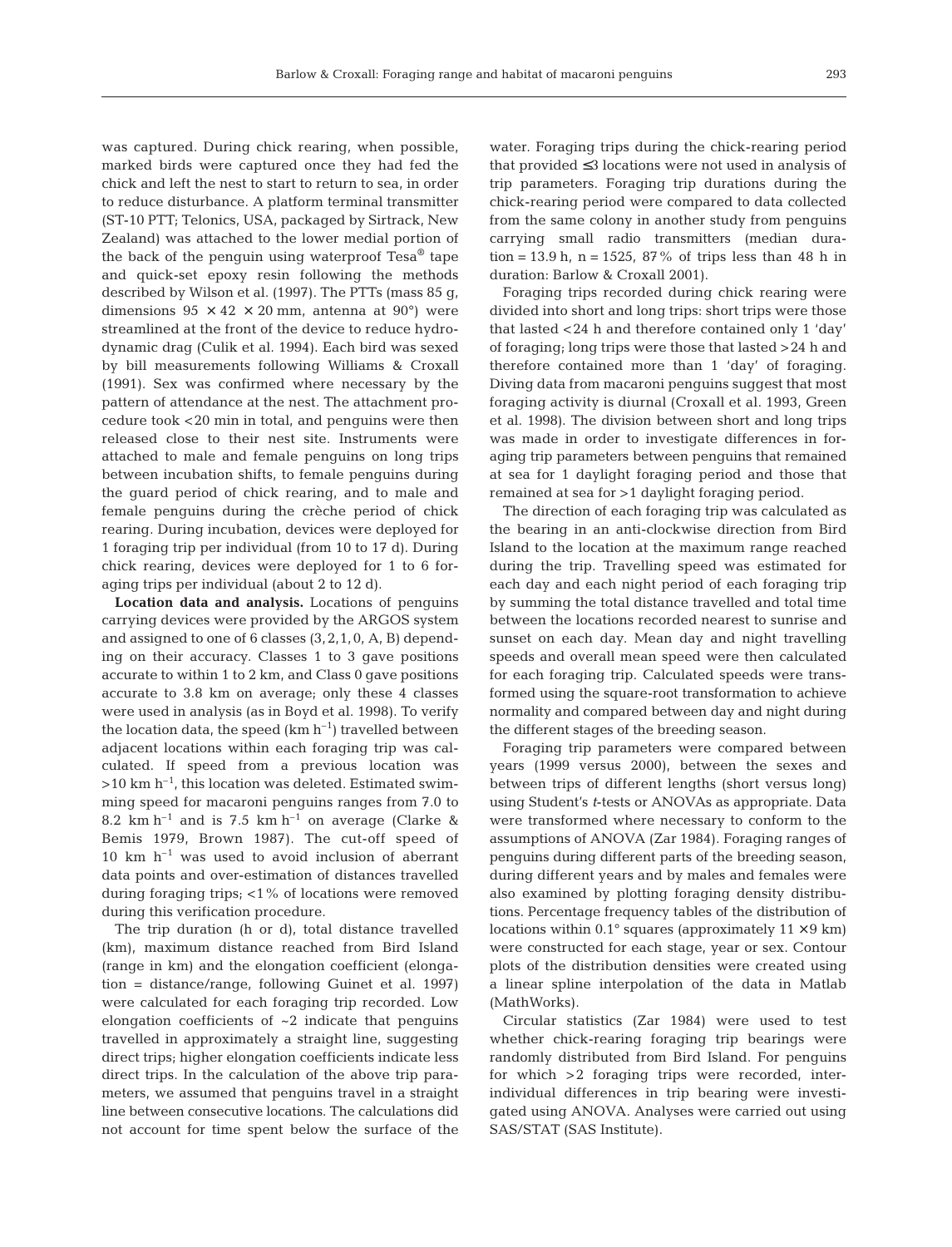#### **RESULTS**

A total of 13 deployments was made on male and female penguins during incubation in the 2000 and 2001 seasons (Table 1). A total of 50 deployments was made on females during the guard period of chick rearing and males during the crèche period of chick rearing in the 1999 season, females during the guard period, and males and females during the crèche period in the 2000 season (Table 1). In addition to the deployments given in Table 1, 8 devices (14% of all deployments) were deployed but not recovered. During the chick-rearing period, 4 devices were lost from females in 1999, 1 from a female in 2000, and 1 from a male in 2000. All nests subsequently failed. During incubation, 1 device was lost from a female in 2000 and 1 from a female in 2001, and both nests failed. For each foraging trip recorded, the number of locations per day after processing of the data had been carried out varied from 1 to 14 (mean =  $5.3 d^{-1}$ , SD =  $2.6$ , n =  $136$ ). The number of locations recorded varied through the day, with peaks at around midnight and 09:00 h and a period of 2 h in the middle of the day (14:00 to 16:00 h) in which very few locations were recorded (Fig. 2). Duration between locations used in the analysis varied between 1 and 20 h overall (e.g. 1999 season chickrearing locations: mean time between locations = 10.3 h, range 0.9 to 18.8 h,  $n = 139$ .

## **Incubation foraging trips**

The foraging trip duration of male penguins on the first long trip during incubation lasted 16 or 17 d in the 2000 season (mean = 16.5 d, SD = 0.6, n = 4) and 17 to 26 d in the 2001 season (mean = 21 d,  $SD = 3.7$ ,  $n = 3$ ). The foraging trip duration of female penguins on the long trip following their incubation shift lasted from 10 to 15 d in the 2000 season (mean =  $12.5$  d,  $SD = 2.4$ ,  $n = 4$ ) and 11 and 13 d in the 2001 season  $(n = 2)$ .



Fig. 2. *Eudyptes chrysolophus.* Distribution of uplinks recorded from satellite tags throughout the day from all instrumented penguins (n = 2978 uplinks). The 2 vertical lines represent the approximate sunrise and sunset times for the period of the study

The long trips undertaken by males and females during the incubation period covered very long distances. In 2000, 6 of the 8 tracked birds reached the area of the Maurice Ewing Bank (MEB) NW of South Georgia (Table 2, Fig. 3). In 2001, males travelled even further beyond the MEB and to the east of it, whereas the 2 females tracked followed a similar pattern to that seen in 2000 (Table 2, Fig. 3). The percentages of time spent across the Polar Front (PF) were calculated for male and female penguins in each year (Fig. 3, Table 3); males spent a greater proportion of time beyond the PF than females. The mean calculated travelling speed for all incubation trips was  $4.2 \text{ km h}^{-1}$  both in 2000 and 2001. In 2000, calculated travelling speeds were greater during the day (mean = 4.6 km h<sup>-1</sup>, SD = 2.1, n = 100) than at night (mean =  $3.9 \text{ km h}^{-1}$ , SD =  $2.3$ , n =  $97$ ) during incubation trips  $(t = 2.72, p = 0.0072, df = 195)$ . In 2001, calculated travelling speeds did not differ during the day (mean = 3.8 km h<sup>-1</sup>, SD = 2.0, n = 85) and night (mean = 4.6 km h<sup>-1</sup>, SD = 3.2, n = 81) during incubation trips ( $t = 1.70$ ,  $p = 0.09$ , df = 164).

Table 1. *Eudyptes chrysolophus.* Number of penguins instrumented during the 1999 to 2001 seasons at each stage of the breeding season for each sex, and the number of foraging trips recorded for each group

| Stage               | 1999        |              | 2000        |              | 2001        |              |
|---------------------|-------------|--------------|-------------|--------------|-------------|--------------|
|                     | Individuals | <b>Trips</b> | Individuals | <b>Trips</b> | Individuals | <b>Trips</b> |
| Incubation (male)   | -           |              | 4           |              |             |              |
| Incubation (female) | -           |              | 4           |              |             |              |
| Guard (female)      | 17          | 44           |             | 38           |             |              |
| Crèche (male)       | 10          | 24           | b           | 13           |             |              |
| Crèche (female)     | -           |              |             | 9            |             |              |
| Total               | 27          | 68           | 31          | 68           |             |              |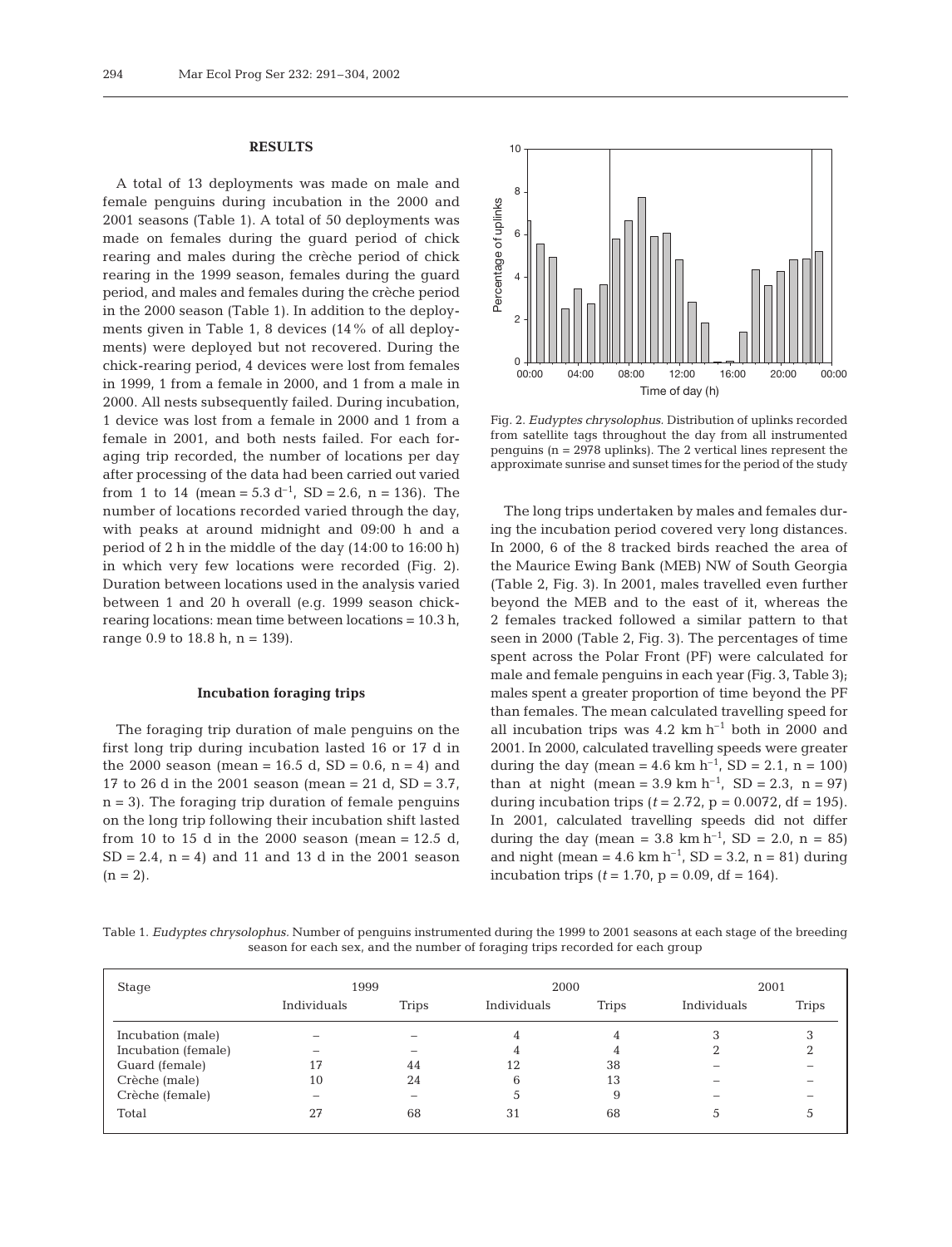| stage                                    | n           | Distance (km)<br>Range (km) |                            |              | Elongation<br>coefficient |            | Calculated speed<br>$(km h^{-1})$ |            |                            |
|------------------------------------------|-------------|-----------------------------|----------------------------|--------------|---------------------------|------------|-----------------------------------|------------|----------------------------|
|                                          |             | Mean                        | Range                      | Mean         | Range                     | Mean       | Range                             | Mean       | Range                      |
| Incubation (male)<br>Incubation (female) | (7)         | 572<br>376                  | $508 - 643$<br>$251 - 486$ | 1827<br>1236 | $1551 - 2164$<br>974-1608 | 3.2<br>3.3 | $2.8 - 3.6$<br>$2.7 - 4.0$        | 4.2<br>4.4 | $3.6 - 5.1$<br>$3.3 - 5.6$ |
| Chick-rearing                            | (6)<br>(95) | 62.1                        | $2.8 - 336$                | 198          | $14 - 1379$               | 3.4        | $1.7 - 12.4$                      | 3.5        | $0.4 - 6.9$                |

Table 2. *Eudyptes chrysolophus.* Foraging trip range, distance, elongation coefficient and calculated speed of males and females during incubation trips and all chick-rearing trips recorded in all years

## **Chick-rearing foraging trips**

Foraging trip duration during the chick-rearing period varied from  $0.5$  to  $358$  h (median =  $18.6$  h, n =  $128$ ) and 80% of trips lasted less than 48 h in duration. There was no significant difference in trip duration

between these birds and the comparison group of birds carrying small radio transmitters (Mann-Whitney  $W = 12.6 \times 10^5$ , p = 0.22).

Foraging trip parameters were calculated for 95 of the 128 trips recorded from 50 individuals during chick rearing (74% of recorded trips). The median number of



Fig. 3. *Eudyptes chrysolophus.* Tracks of long foraging trips following incubation shifts by (a) males in 2000 (red dashed lines), (b) females in 2000 (blue continuous lines), (c) males in 2001, (d) females in 2001. Maps show South Georgia, the 200 and 2000 m bathymetric contour lines (representing the continental shelf around South Georgia and the Maurice Ewing Bank to the northwest) and the approximate positions of the Subantarctic Front (SAF) and the Polar Front (PF). Two positions of the PF are shown: PF(O) follows Orsi et al. (1995), PF(T) follows Trathan et al. (1997, 1999)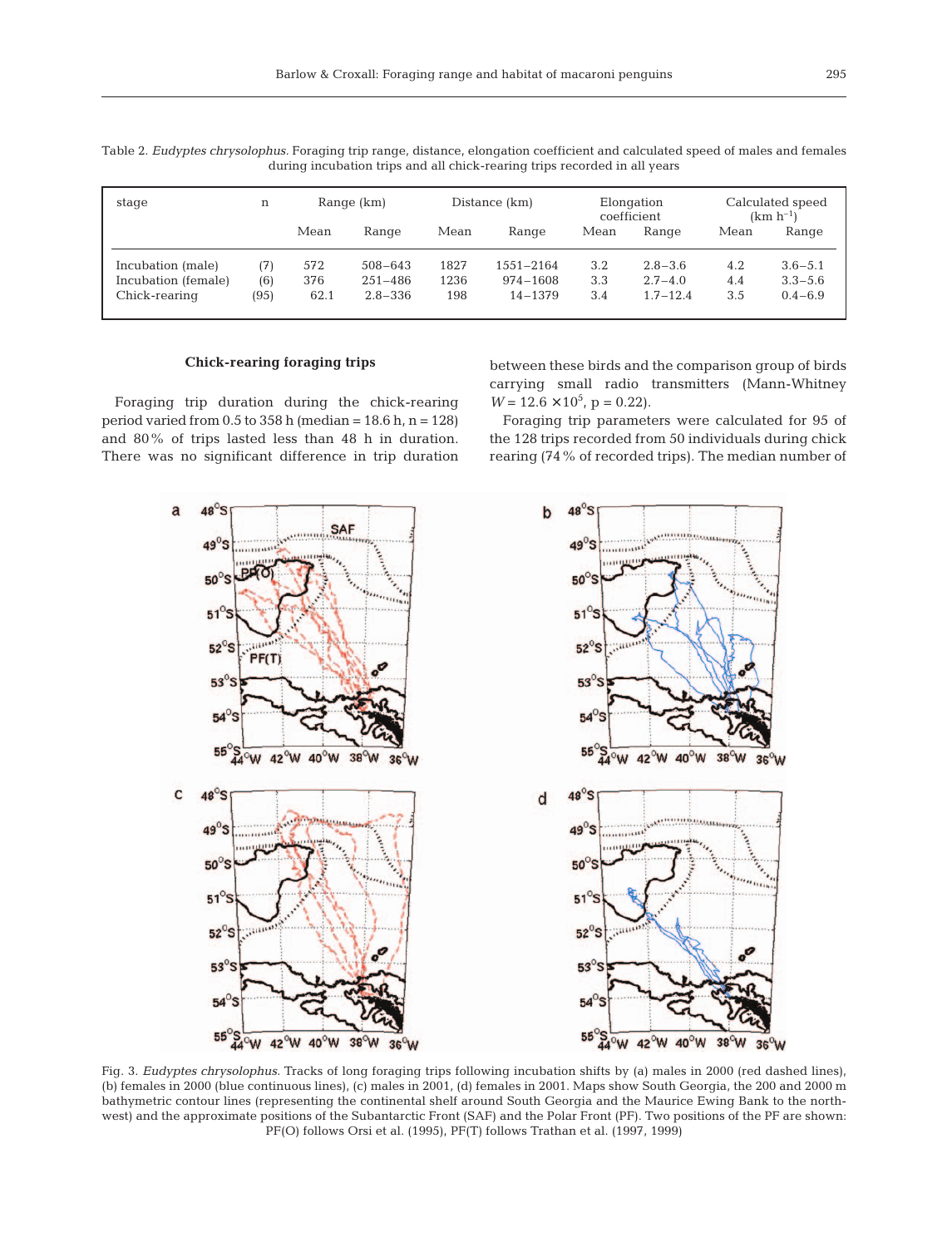| Table 3. <i>Eudyptes chrysolophus</i> . Percentage of time spent |  |  |         |  |  |  |
|------------------------------------------------------------------|--|--|---------|--|--|--|
| beyond the Polar Front by males and females during the           |  |  |         |  |  |  |
| foraging trips following incubation shifts in 2000 and 2001      |  |  |         |  |  |  |
|                                                                  |  |  | seasons |  |  |  |

| Sex     | 2000 | 2001 |
|---------|------|------|
| Males   | 42   | 65   |
| Females | 20   | 25   |

trips recorded per individual was 2 (range 1 to 6). A total of 61 foraging trips was analysed from the guard period (22 short and 39 long trips) and 34 from the crèche period (16 short and 18 long trips) of chick rearing in the 2 years. Foraging trip duration ranged from 0.5 to 23.7 h on short trips and from 26.2 to 358 h on long trips.

Distances and ranges covered during chick-rearing foraging trips were much shorter than during the preceding incubation trips (Table 2, Fig. 4). On most foraging trips, penguins were confined to the continental shelf of South Georgia, within the 2000 m depth contour; many penguins remained on the shelf, within the 200 m depth contour (Fig. 4). The density distributions of all locations recorded during incubation trips and chick-rearing trips are quite different (Fig. 5): during chick rearing the main concentration of locations was over the continental shelf whereas during incubation the main concentration of locations was over the MEB. The mean calculated travelling speed for all chick-rearing trips was  $3.8 \text{ km h}^{-1}$ . Calculated travelling speeds did not differ between day (mean =  $3.5 \text{ km h}^{-1}$ , SD = 2.3, n = 147) and night (mean =  $4.3 \text{ km h}^{-1}$ , SD =  $3.0$ ,  $n = 65$ ) during chick-rearing trips  $(t = 1.56, p = 0.12,$ df = 210). Overall, travelling speeds were higher during incubation than during chick rearing (Table 2; *t* = 2.64,  $p = 0.0084$ , df = 573).

There were differences in trip characteristics between short and long trips. Distance travelled  $(t = 8.5, df = 93,$  $p = 0.0001$ , range ( $t = 7.9$ , df = 93,  $p = 0.0001$ ) and trip



Fig. 4. *Eudyptes chrysolophus.* Tracks of foraging trips made during (a) guard period and (b) crèche period of chick rearing in 1999, and (c) guard period and (d) crèche period of chick rearing in 2000. Tracks of male penguins are shown as red dashed lines, those of females as blue continuous lines. Maps show South Georgia and the 200 and 2000 m bathymetric contour lines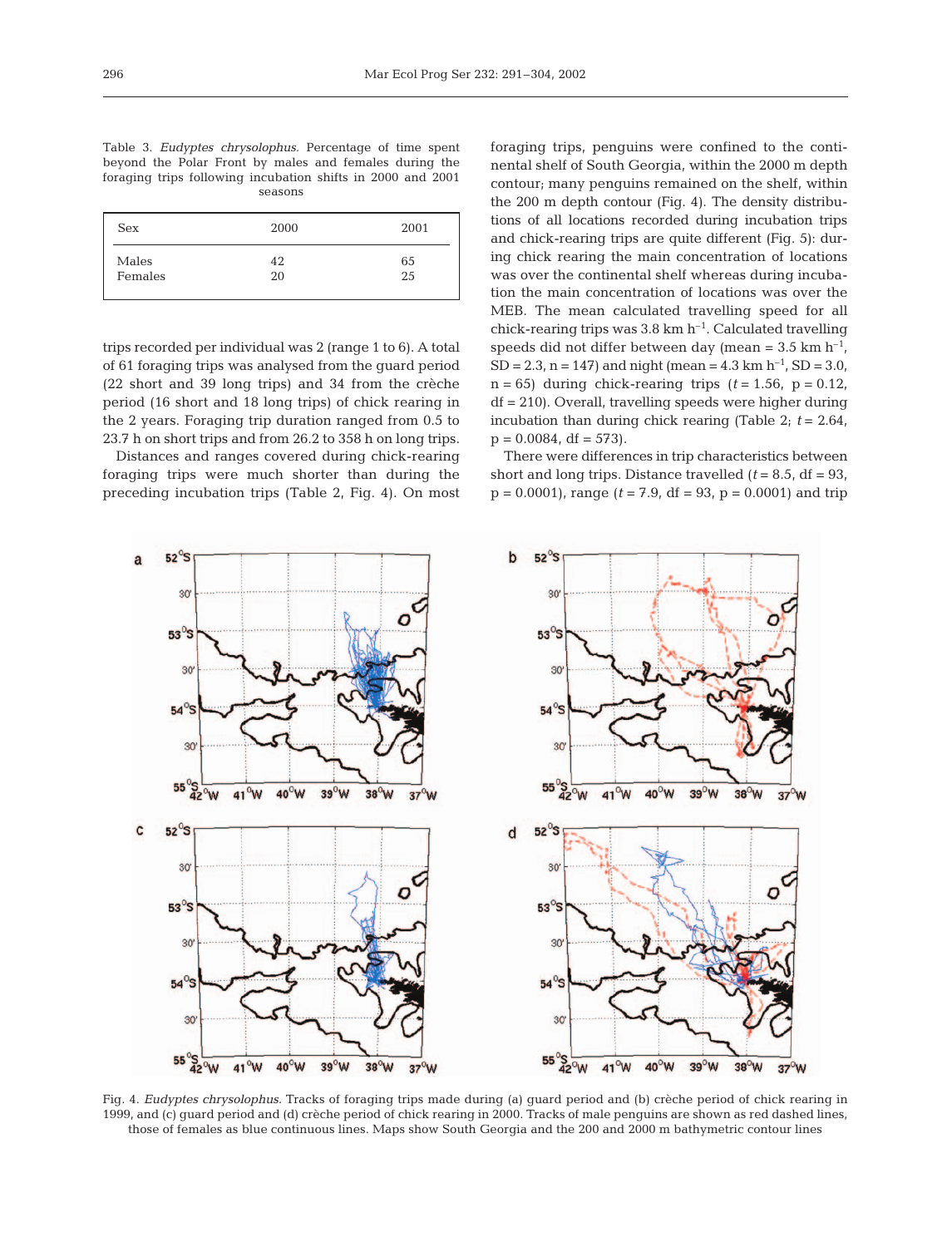

Fig. 5. *Eudyptes chrysolophus.* Density distributions during incubation (a) and chick-rearing (b) periods. Maps show South Georgia, the 200 and 2000 m bathymetric contour lines (representing the continental shelf around South Georgia and the Maurice Ewing Bank to the northwest) and the approximate positions of the SAF and PF. Density distributions are constructed from contour plots of 5 contours with a linear spline interpolation. Red represents the least dense areas, blue the most dense

duration ( $t = 12.6$ , df = 93, p = 0.0001) were all significantly greater on long trips than short trips. There was no difference in elongation coefficient between short and long trips  $(t = 1.5, df = 93, p = 0.14)$ . Correlation analysis showed that longer foraging trips had a greater range  $(r = 0.879, p = 0.0001)$  and distance travelled  $(r = 0.961, p = 0.0001)$ . There were also differences in trip characteristics between the guard and crèche periods of chick rearing. Range (*t* = 2.21,  $p = 0.0296$ , df = 93) and elongation coefficient ( $t = 6.10$ , p < 0.001) were both greater during the crèche period than during the guard period. Distance travelled  $(t = 0.82, p = 0.4148)$  and trip duration  $(t = 0.69,$  $p = 0.5478$ ) did not differ between the guard and the crèche periods of chick rearing.

## **Sex differences and inter-annual differences in chick-rearing foraging trips**

Sex and interannual differences in trip characteristics were investigated with ANOVAs on transformed trip parameters. Distance did not differ between the 2 years  $(F_{1,91} = 1.29, p = 0.26)$  or sexes  $(F_{1,91} = 1.27,$ 

 $p = 0.26$ , although the interaction between sex and year was significant  $(F_{1, 91} = 8.34, p = 0.005)$ , suggesting that distances travelled by the 2 sexes differed between years (Fig. 6). Range did not differ between the 2 years  $(F_{1,91} = 1.14, p = 0.29)$ , but differed between sexes  $(F_{1,91} = 4.25, p = 0.042; Fig. 6)$ . The interaction between sex and year was also significant  $(F_{1, 91} = 17.8$ ,  $p = 0.0001$ , again suggesting that the sexes differed between years. Elongation coefficient did not differ between years  $(F_{1, 91} = 0.74, p = 0.39)$  but differed significantly between sexes  $(F_{1,91} = 18.0, p = 0.0001;$ Fig. 6). Again the interaction term was significant  $(F_{1, 91} = 35.9, p = 0.0001)$ . Trip duration did not differ between years  $(F_{1,91} = 2.44, p = 0.12)$  or sexes  $(F_{1, 91} = 0.01, p = 0.99)$  and the interaction between year and sex was not significant  $(F_{1, 91} = 2.61, p = 0.11;$ Fig. 6). Differences in the foraging ranges of male and female penguins are shown by the density distributions of locations recorded during all chick-rearing foraging trips (Fig. 7). The distributions suggest that in contrast to males, females show less variation in overall range, but a greater tendency to forage intensively in more distant areas associated with the shelf edge.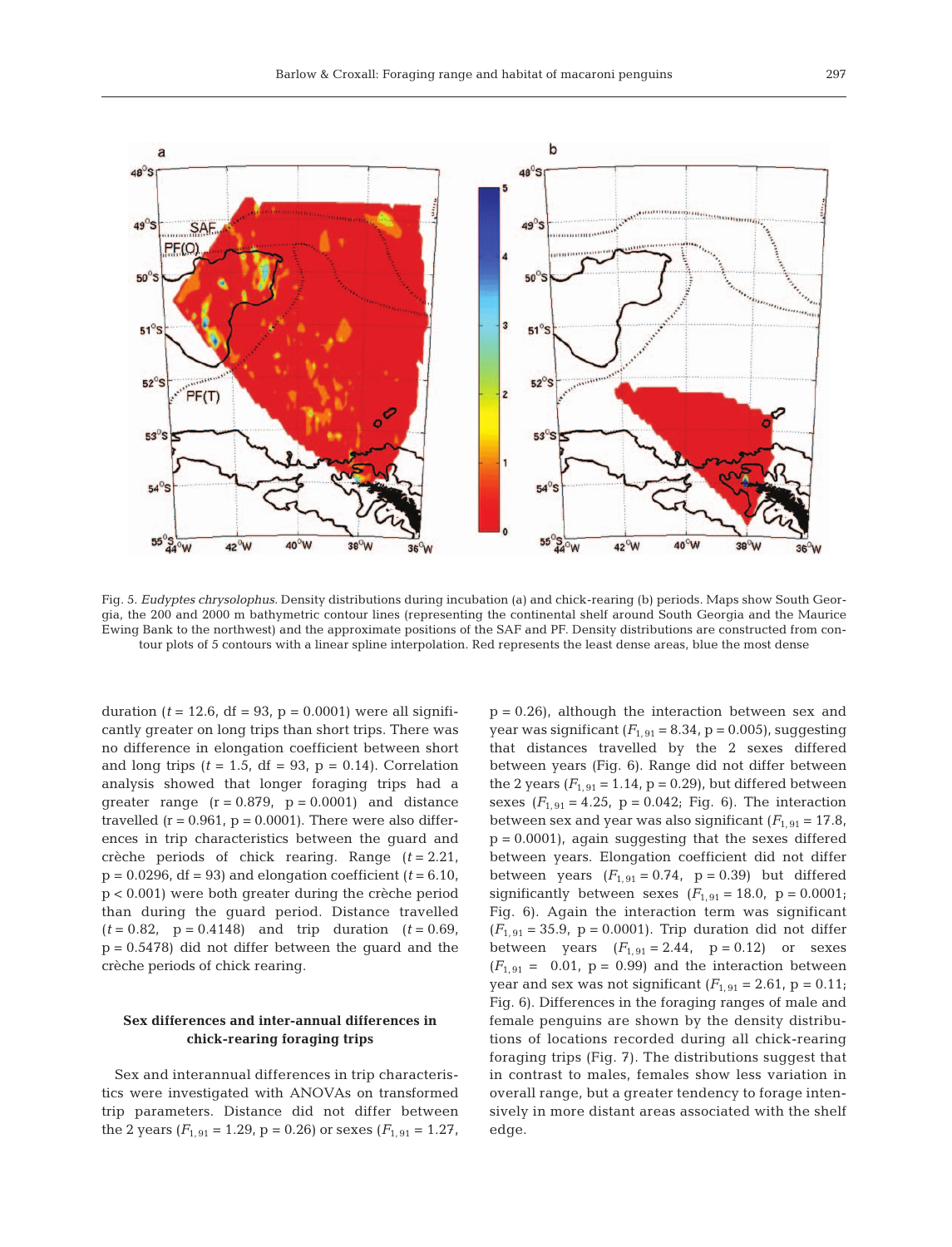

Fig. 6. *Eudyptes chrysolophus.* Foraging trip parameters during chick-rearing period. Graphs show mean (+SE) of (a) range, (b) distance, (c) elongation coefficient, and (d) trip duration of trips made by males (white bars) and females (black bars) during chick-rearing periods of 1999 and 2000



Fig. 7. *Eudyptes chrysolophus.* Density distributions of females (a) and males (b) during chick-rearing periods of 1999 and 2000. Maps show South Georgia and the 200 and 2000 m bathymetric contour lines. Density distributions are constructed from contour plots of 5 contours with a linear spline interpolation. Red represents the least dense areas, blue the most dense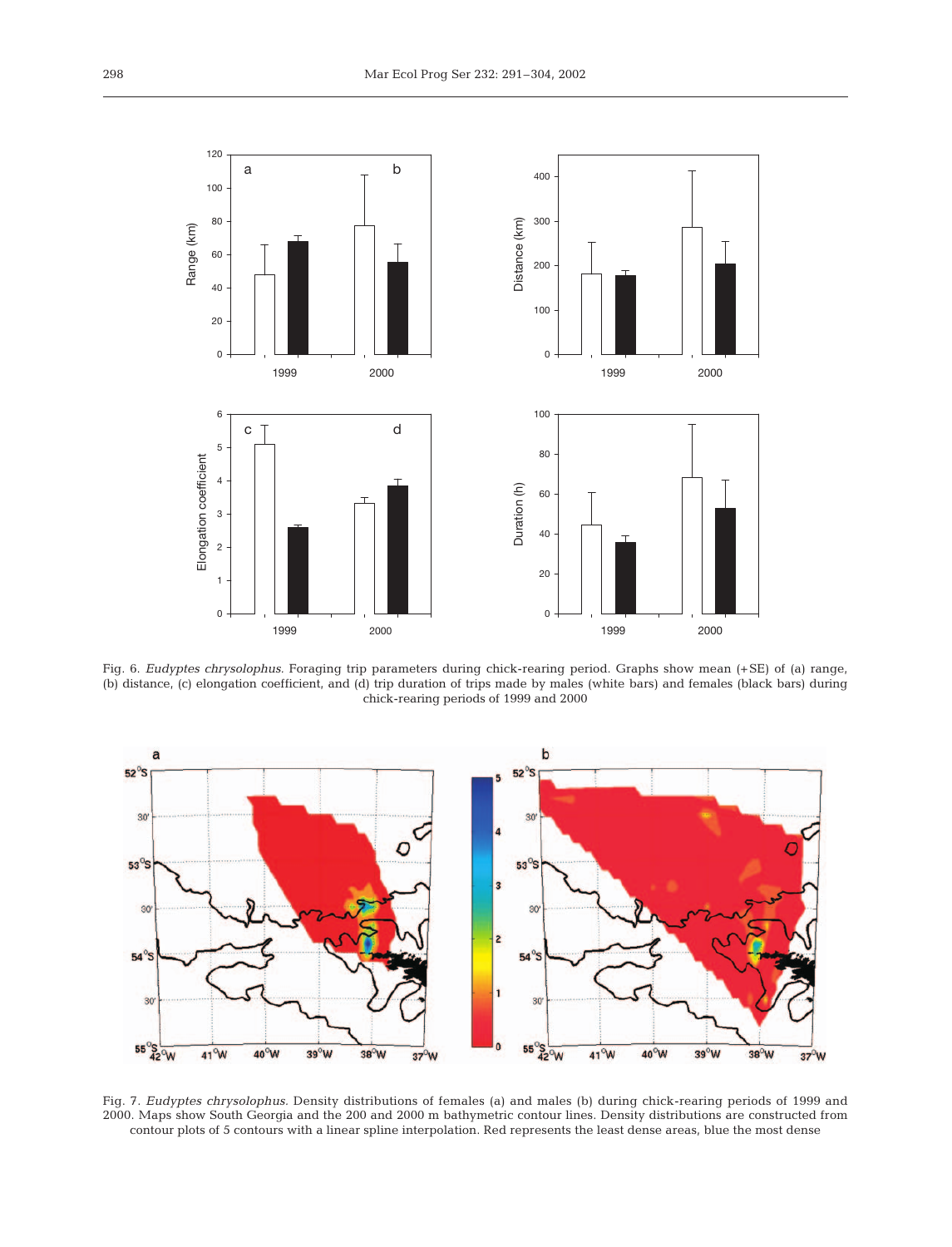

Fig. 8. *Eudyptes chrysolophus.* Circular plot showing the bearings of all chick-rearing foraging trips made during 1999 and 2000  $(n = 95)$ . Each cross represents the angle (0 to 360°) and range (km) of 1 foraging trip, black circle and solid line the mean range and angle of all chick-rearing foraging trips

# **Inter- and intra-individual variation in chick-rearing foraging trips**

The bearings of all chick-rearing foraging trips are shown in Fig. 8. The mean angle of a foraging trip from Bird Island was 35.5° W (angular deviation 50.3° W), i.e. in approximately a north westerly direction from Bird Island (i.e. at a bearing of 324.5°). The Watson *U*<sup>2</sup> goodness-of-fit test for circular data (Zar 1984) showed that the bearings of foraging trips made by macaroni penguins were not randomly distributed from Bird Island (df =  $0.614$ ,  $p < 0.001$ ). Three or more foraging trips were recorded from 14 penguins during chick rearing. ANOVA showed that there were no significant differences between bearings of foraging trips made by different individuals  $(F_{13, 46} = 1.29, p = 0.268)$ and the coefficient of variation within individuals was very high (1.9). The coefficient of variation between individuals was also high (1.1). There was a significant correlation between bearing and range of a foraging trip  $(r = 0.234, n = 73, p = 0.046)$ ; penguins that travelled on more westerly bearings from Bird Island travelled further than those on more easterly bearings.

#### **DISCUSSION**

# **Potential biases associated with satellite-tracking data and instrument effects**

There are several potential biases that must be taken into account during the interpretation of satellitetracking data. (1) The number of locations recorded can vary with the time of day due to the positions of the satellite (e.g. Georges et al. 1997). (2) For diving animals including penguins, diving activity can affect the number of locations recorded as the animal has to be at the surface for a certain time before an accurate location can be made. The few locations recorded during the middle of the day in this study have also been reported in other studies (e.g. Jouventin et al. 1994, Kerry et al. 1995, Georges et al. 1997, Hull et al. 1997) and may be due to either or both of the above factors. However, biases from these sources are unlikely to affect any of our comparisons between years, seasons and sexes. Additionally, because very few uplinks (<3) were recorded from some foraging trips during chick rearing (26% of trips), they were not included in the analysis of trip parameters. The trip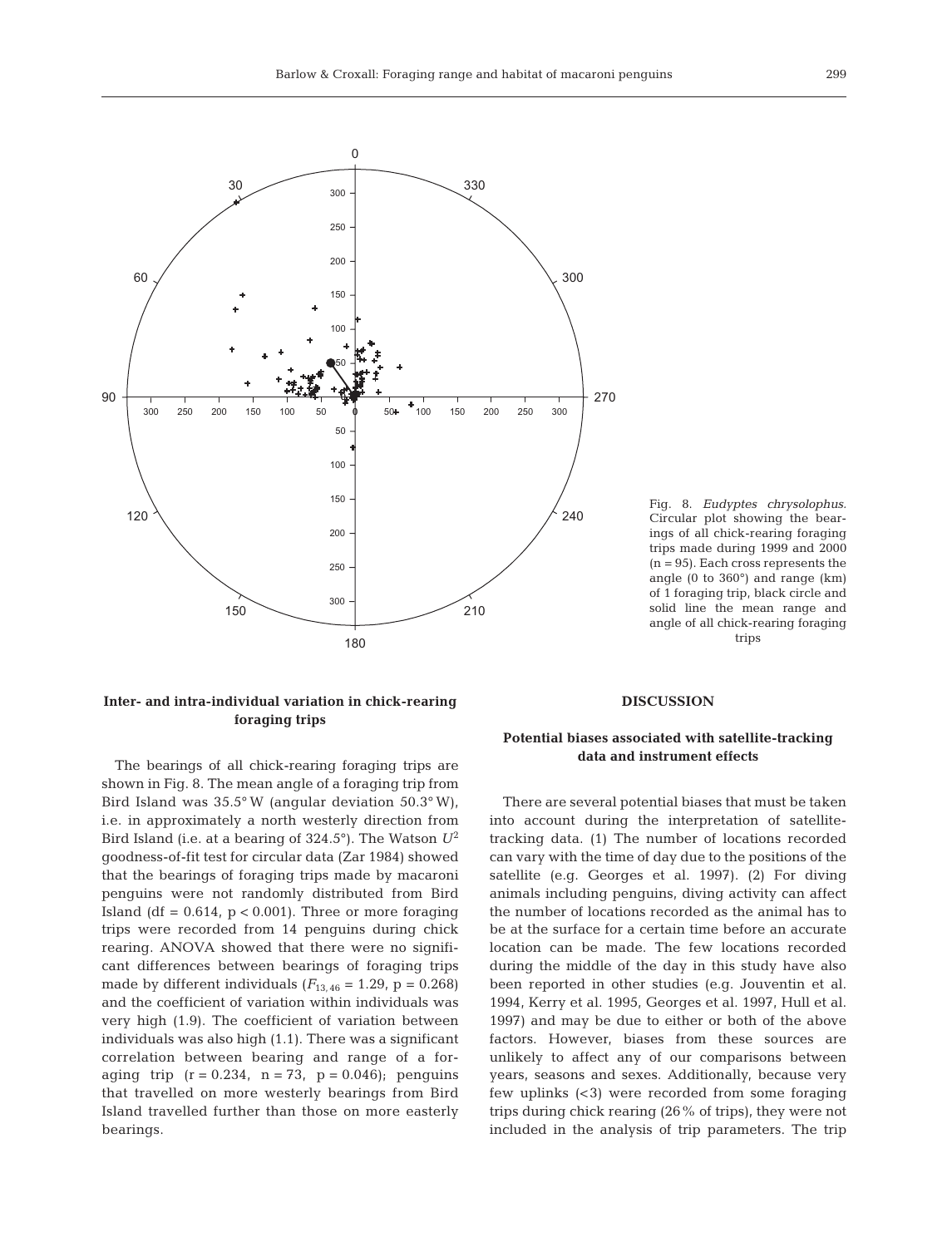parameters may therefore be slight overestimates, as some short trips were excluded. Conversely, because fewer uplinks were recorded in the middle of the day, the main period of foraging for many trips, the distances travelled and range may have been underestimated on some trips, particularly short trips of  $\langle 24 \rangle$  h (40% of trips analysed). (3) The devices themselves may affect the foraging behaviour of the birds, attached instruments potentially causing increased drag resulting in longer foraging trips, reduced swimming speed and lower food intake (e.g. Wilson et al. 1986, Gales et al. 1990, Culik & Wilson 1991, Kerry et al. 1995, Bost et al. 1997, Guinet et al. 1997, Hull et al. 1997).

In our study, the satellite transmitters used were relatively large (compared to those available nowadays), albeit still just below the threshold value of 5% of body mass, above which significant disturbance to behaviour may occur. The drag associated with these devices was probably responsible for foraging trips during incubation being longer than those of control birds, presumably because instrumented birds took longer to travel to the preferred feeding areas. Nevertheless there were no detectable effects on breeding performance during the long incubation trips (similar to results from a study of king penguin *Aptenodytes patagonicus* by Guinet et al. 1997). Effects on chickrearing performance, when instrument deployments were brief (rarely more than 1 trip) were also either negligible or absent. Furthermore, any instrumentrelated biases should be similar and consistent in all the comparative aspects of our study.

# **Comparison between incubation and chick-rearing foraging trips**

This study provides the first records of foraging areas used by macaroni penguins during the foraging trips between incubation shifts. Trip durations reported in this study were slightly longer compared to the average of 12.7 d for males and 11.1 d for females reported by Williams & Croxall (1991). Sample sizes were too small to compare these trip durations statistically. Male and female penguins travelled far from Bird Island in a northwesterly direction towards the PF and MEB. Males travelled further than females, their foraging trips were longer and they spent more time beyond the PF than females. It is possible that the higher travel speeds found during the day than night in 2000 reflect much time spent commuting over the distances covered on these foraging trips, although the same relationship was not found in the following year.

The foraging ranges of macaroni penguins, particularly males, during the incubation trips, cover areas both south and north of the Polar Front (PF), taking them into the waters of the Polar Frontal Zone (PFZ) south of the Subantarctic Front (SAF). There is some debate about the position of the PF around this area and whether it lies to the north or the south of the MEB (e.g. Whitworth et al. 1991, Gille 1994, Orsi et al. 1995), the more recent detailed studies suggesting that it lies to the south (Moore et al. 1997, 1999, Trathan et al. 1997, 2000). If this is the case, most of the penguins tracked during the incubation stage of the breeding season in our 2 years of this study foraged in the PFZ. This has significant implications for the food available to the penguins at this time, as the nature and availability of prey will be different to the north and south of the PF (Cooper et al. 1990, Atkinson et al. 2001). During chick rearing, macaroni penguins feed mainly on krill (Croxall & Prince 1980), but their diet during the incubation period is unknown. The diets of king and royal penguins *Eudyptes schlegeli* foraging in the Indian Ocean sector of the PFZ both contained significant quantities of myctophid fishes (Bost et al. 1997, Hull 1999). Myctophids and cephalopods are equally characteristic of the PFZ to the north of South Georgia (e.g. Hulley 1990, Rodhouse et al. 1996) and may well form an important part of the diet of the macaroni penguin at this time.

In contrast to incubation foraging trips, trips during the chick-rearing period covered a much smaller range and birds stayed mainly over the continental shelf of South Georgia. The average distance reached from Bird Island during chick-rearing foraging trips (62.1 km) was greater than that calculated from estimates using at-sea distribution data. Croxall et al. (1984) used data on trip duration and travel speed to estimate that most foraging trips took macaroni penguins between 90 and 120 km from Bird Island. After allowing for time spent diving, this estimate was later re-calculated as 43 km (Trathan et al. 1998). The average range of a foraging trip was estimated at 45 km from at-sea distribution data (Trathan et al. 1998). The first estimate is greater than and the latter 2 estimates less than the average distance travelled as measured from our satellite-tracking data. It is possible, however, that our estimate is slightly high, as some very short trips were not included in the analysis of foraging trip parameters due to small sample sizes of satellite locations. We suggest that most foraging by macaroni penguins during the chick-rearing period takes place within 50 to 60 km of Bird Island.

There were some differences in the characteristics of short and long foraging trips during chick rearing. Penguins on long trips (>24 h in duration) did not simply spend more time in a foraging area, but travelled longer distances and further from Bird Island than penguins on short trips. There was no difference in the elongation coefficients between these 2 trip types, however, suggesting that perhaps foraging strategy did not differ much between these 2 trip types.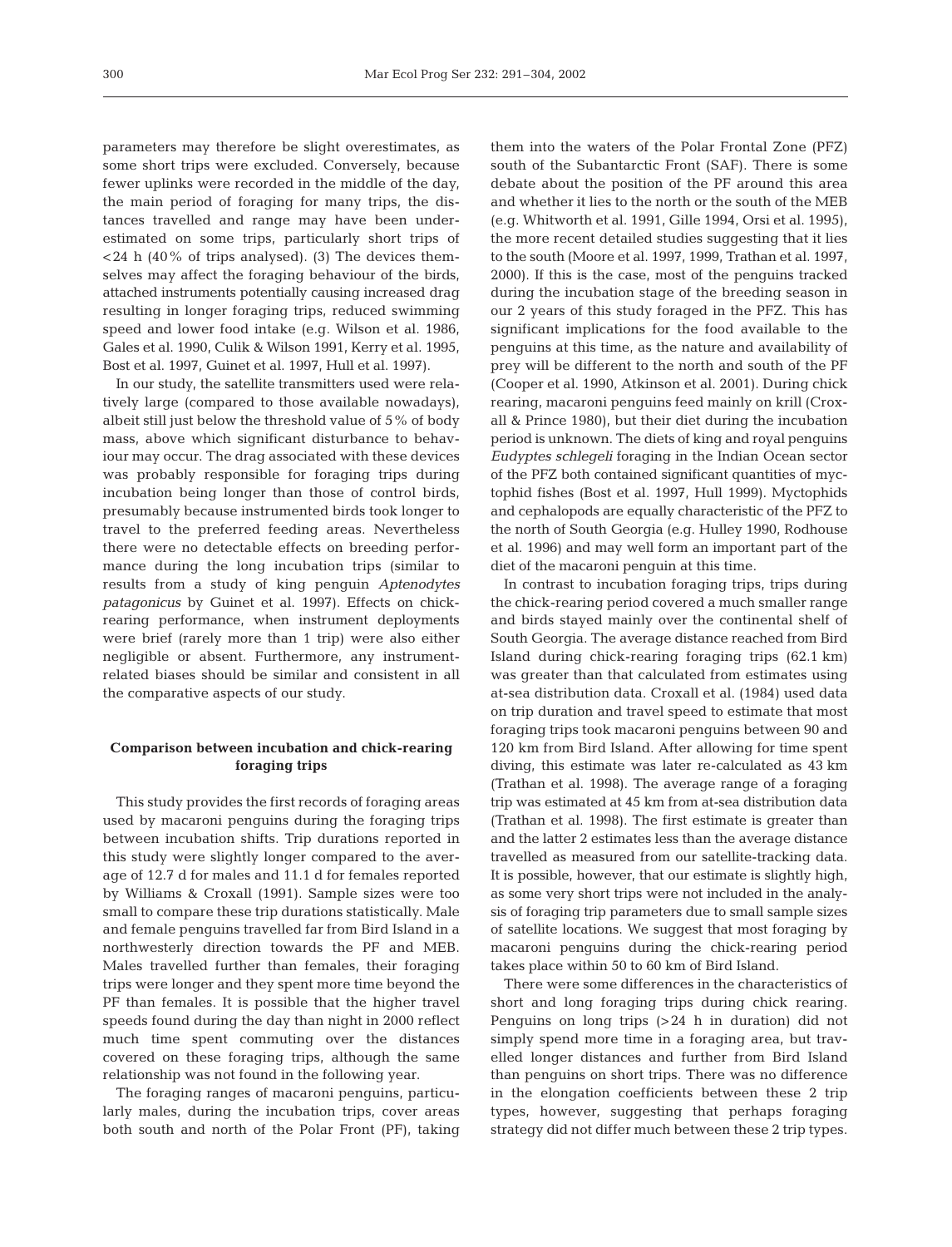Short and long trips were undertaken during both the guard and crèche stages of the chick-rearing period. The longer range and greater elongation coefficient of crèche stage trips compared to guard stage trips may reflect slight sex differences in foraging trip parameters, as males only forage during the crèche period of chick rearing. The differences found in trip parameters between short and long trips were more pronounced than the differences seen between the guard and crèche periods of chick rearing.

The differences in calculated travel speeds during the day and night between incubation and chick-rearing foraging trips probably reflect the differences in the duration of trips and the distance travelled during trips in these different stages of the breeding cycle. In comparison, no difference in travel speeds between different stages of the breeding season was found in royal penguins, but foraging trip durations during chick rearing were longer (Hull et al. 1997). Calculated travel speeds were lower than the average speed of 7.5  $km h^{-1}$  estimated for macaroni penguins by Brown (1987). Rates of travel calculated from satellite-tracking data are on a coarse scale, as small-scale changes in foraging behaviour are often not detected (Hull et al. 1997). Kerry et al. (1995) also found that travel speeds of the Adelie penguin *Pygoscelis adeliae* estimated from satellite-tracking data were less than measured swim speeds using other methods. These differences can probably be accounted for by differences in travelling speed and actual swim speed; estimates from satellite-tracking data alone are always of travelling speed (Culik & Luna-Jorquera 1997).

The vast differences in foraging areas and habitat used by macaroni penguins between the incubation and chick-rearing periods may be explained, at least in part, by their differing requirements during these stages of the breeding season. During incubation, penguins need to restore body reserves lost during fasting and/or to prepare for mass loss during fasting; however, they have a relatively long time in which to do this, and therefore the potential to travel significant distances. During chick rearing, penguins are constrained by the need to provide regular meals for their offspring, in addition to maintaining their own body condition, and therefore travel shorter distances from their breeding colony. King penguins also forage at distances further from their breeding colony during incubation than during chick rearing (Guinet et al. 1997). The seasonal differences in foraging range suggest that, at least early in the breeding season, macaroni penguins choose to travel to or towards the PFZ rather than foraging over the shelf water surrounding South Georgia, to which they are essentially confined during the chick-rearing period.

## **Differences between sexes**

There were some differences in foraging trip characteristics between male and female penguins, both during incubation and chick rearing. Differences between sexes may be expected in this size-dimorphic species that shows unequal division of labour during the chick-rearing period. During incubation, males travelled further on their longer foraging trips than females. On incubation trips, males have to recover from one long fast and prepare for a second one; in contrast, females have to recover from one fast and prepare for feeding their chick. These sex-related differences in breeding duties, particularly the need to prepare for provisioning offspring, may constrain the foraging areas available to females compared to males.

During chick rearing, across all trips, females travelled slightly further than males on average (female mean range =  $63.2 \text{ km}$ , male mean range =  $59.3 \text{ km}$ ), but there was much greater variation in the foraging range of males than females. This is reflected in the larger overall area of the foraging distribution of males compared with females (Fig. 6).

## **Interannual differences**

The foraging ranges of macaroni penguins were very similar during the chick-rearing periods of the 2 years studied. There were no differences in foraging trip characteristics between the 2 years and the foraging distributions did not differ significantly (Barlow et al. 2002). It might be expected that interannual differences in foraging ranges reflect interannual variation in prey availability. In the 2 years of study, estimated krill biomass in the South Georgia area was similar, and low (1999: 12.03 gm–3, Brierley & Goss 1999; 2000: 12.26 gm–3, AtlantNIRO/British Antarctic Survey unpubl. data) and the proportion of krill in the diets of macaroni penguins was also low (1999: 35.9%; 2000: 15.6%; Barlow et al. 2002). As prey availability was estimated to be very similar in the foraging areas of macaroni penguins in the 2 years of study, it is not unexpected that their foraging ranges were very similar. However, both these years were somewhat unusual in their low estimated krill biomass at South Georgia (e.g. Brierley et al. 1997); foraging ranges in years of higher krill biomass might differ.

## **Inter-individual differences**

The non-random distribution of bearing of foraging trips has been recorded in several species of penguin (e.g. Hunt et al. 1992, Bost et al. 1997, Hull et al. 1997).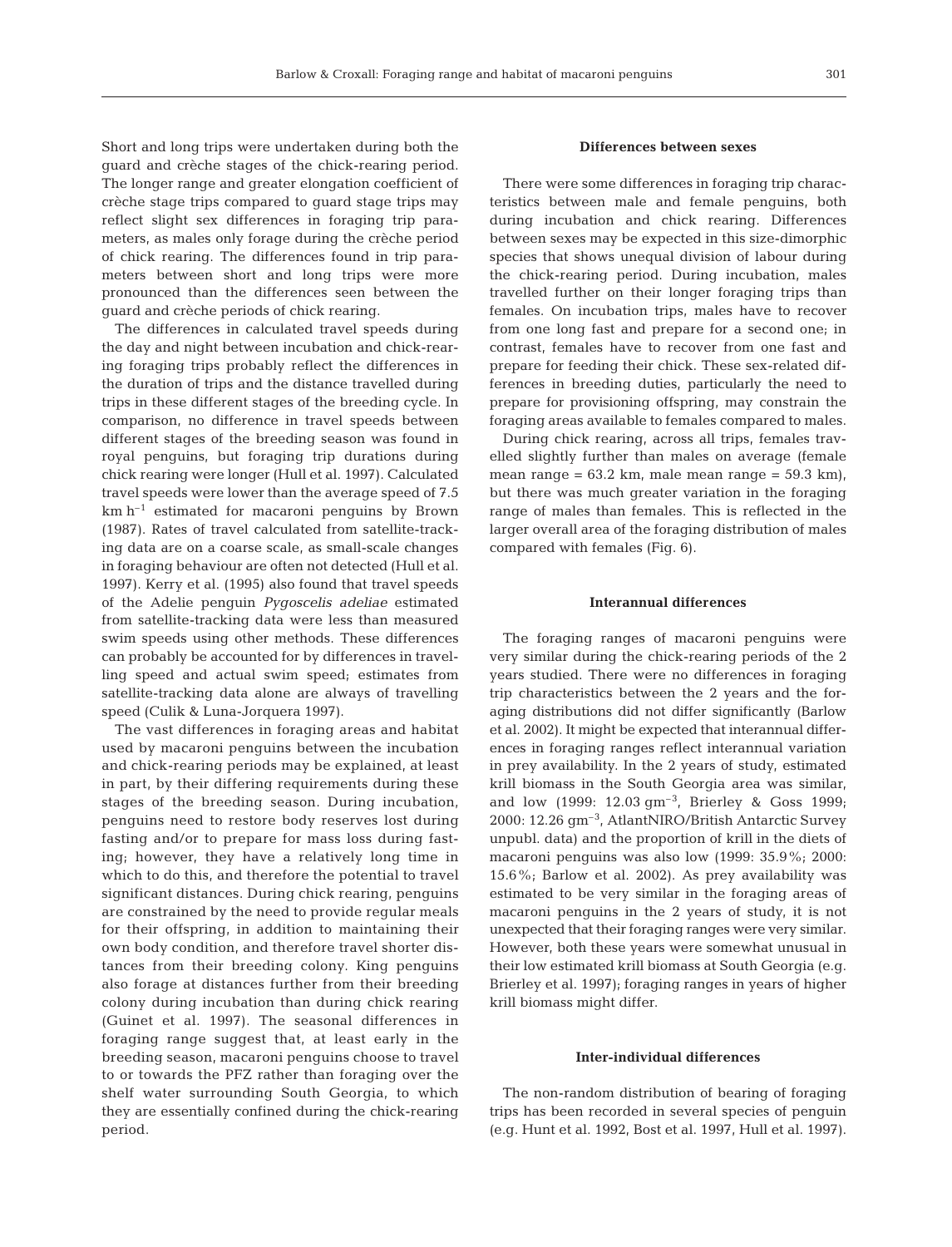The distribution of macaroni penguins found in this study is not consistent with the more radial distribution derived from at-sea observations of macaroni penguins around South Georgia (Trathan et al. 1998). However, penguins were only tracked from 1 colony in our study and it is possible that there is some separation in foraging areas between nearby colonies, e.g. those of the very large colonies on the Willis Islands (Prince & Poncet 1996). Although the distribution of the direction taken during foraging trips was not random, individuals did not use similar bearings on consecutive trips. The variation within individuals was similar to that between individuals, suggesting that individual birds did not have preferences for particular directions, or choose a bearing based on that of the previous foraging trip. It is possible, however, that in years of high krill density there would have been more evidence for similar trajectories in successive foraging trips. In years of low food availability, birds are presumably more likely to prospect in new and different directions.

# **CONCLUSIONS**

This study has provided the first detailed data on the foraging areas used by macaroni penguins during the breeding season. It has allowed an investigation of potential differences in foraging area due to stage of the breeding season, sex, year and individual.

Under the prevailing circumstances, of relatively similar and low densities of krill in both years, we found little evidence of significant interindividual or interannual variation. However we did find relatively small, but consistent, differences between sexes, suggesting that differences in size (in this the most sexually size-dimorphic of penguins), together with differences in the timing and nature of breeding duties, may result in the sexes exploiting different (but overlapping) areas during chick rearing. A critical test of this hypothesis would be during the pre-moult period when both sexes are foraging simultaneously and are similarly unconstrained by the demands of offspring.

The main difference our study revealed was that, in contrast to ranges during the chick-rearing period, which were essentially confined to the South Georgia shelf, ranges during incubation were many times larger and involved travel to more distant areas. These areas included the waters of the PFZ, suggesting that birds were targeting this potentially highly productive area, where a diverse selection of prey, including Antarctic krill, may be found. If macaroni penguins choose to forage in these distant areas when unconstrained by the need to provision offspring, this suggests that during the winter, when they are not seen in the immediate vicinity of South Georgia, they are likely to be found at or north of the APFZ. This has potentially important implications for estimates of the distribution and amount of energy consumed by macaroni penguins and for assessments of overlap with the commercial fishery for krill, which at South Georgia occurs mainly in winter and over shelf and shelf-slope areas.

This reinforces the importance of obtaining data on the distribution of macaroni penguins during their post-breeding season, together with the need to compare the results of our study with similar work undertaken during years of greater krill abundance.

*Acknowledgements.* We thank all members of the Bird Island team, particularly Jane Tanton, who helped with fieldwork and deployment of instruments, and Ian Boyd for help with data analysis. We are grateful for the thoughtful and constructive comments of 4 reviewers.

## LITERATURE CITED

- Atkinson A, Whitehouse MJ, Priddle J, Cripps GC, Ward P, Brandon MA (2001) South Georgia, Antarctica: a productive, cold water, pelagic ecosystem. Mar Ecol Prog Ser 216:279–308
- Barlow KE, Croxall JP (2002) Provisioning behaviour of macaroni penguins *Eudyptes chrysolophus*. Ibis 144:248–258
- Barlow KE, Boyd IL, Croxall JP, Reid K, Staniland IJ, Brierley AS (2002) Are penguins and seals in competition for Antarctic krill at South Georgia? Mar Biol 140:205–213
- Bost CA, Georges JY, Guinet C, Cherel Y, Putz K, Charrassin JB, Handrich Y, Zorn T, Lage J, Le Maho Y (1997) Foraging habitat and food intake of satellite-tracked king penguins during the austral summer at Crozet Archipelago. Mar Ecol Prog Ser 150:21–33
- Boyd IL, McCafferty DJ, Reid K, Taylor R, Walker TR (1998) Dispersal of male and female Antarctic fur seals (*Arctocephalus gazella*). Can J Fish Aquat Sci 55:845–852
- Brierley AS, Goss C (1999) Acoustic estimates of krill density at South Georgia, Dec/Jan 1998/99. WG-EMM-99/20. CCAMLR Sci (Abstracts) 1999:9
- Brierley AS, Watkins JL, Murray AWA (1997) Interannual variability in krill abundance at South Georgia. Mar Ecol Prog Ser 150:87–98
- Brown CR (1987) Travelling speed and foraging range of macaroni and rockhopper penguins at Marion Island. J Field Ornithol 58:118–125
- Clarke BD, Bemis W (1979) Kinematics of swimming of penguins at the Detroit zoo. J Zool (Lond) 188:411–428
- Cooper J, Brown CR, Gales RP, Hindell MA, Klages NTW, Moors PJ, Pemberton D, Ridoux V, Thompson KR (1990) Diets and dietary segregation of crested penguins (*Eudyptes*). In: Davis LS, Darby JT (eds) Penguin biology. Academic Press, San Diego, p 131–156
- Croxall JP (1984) Seabirds. In: Laws RM (ed) Antarctic ecology. Academic Press, London, p 533–619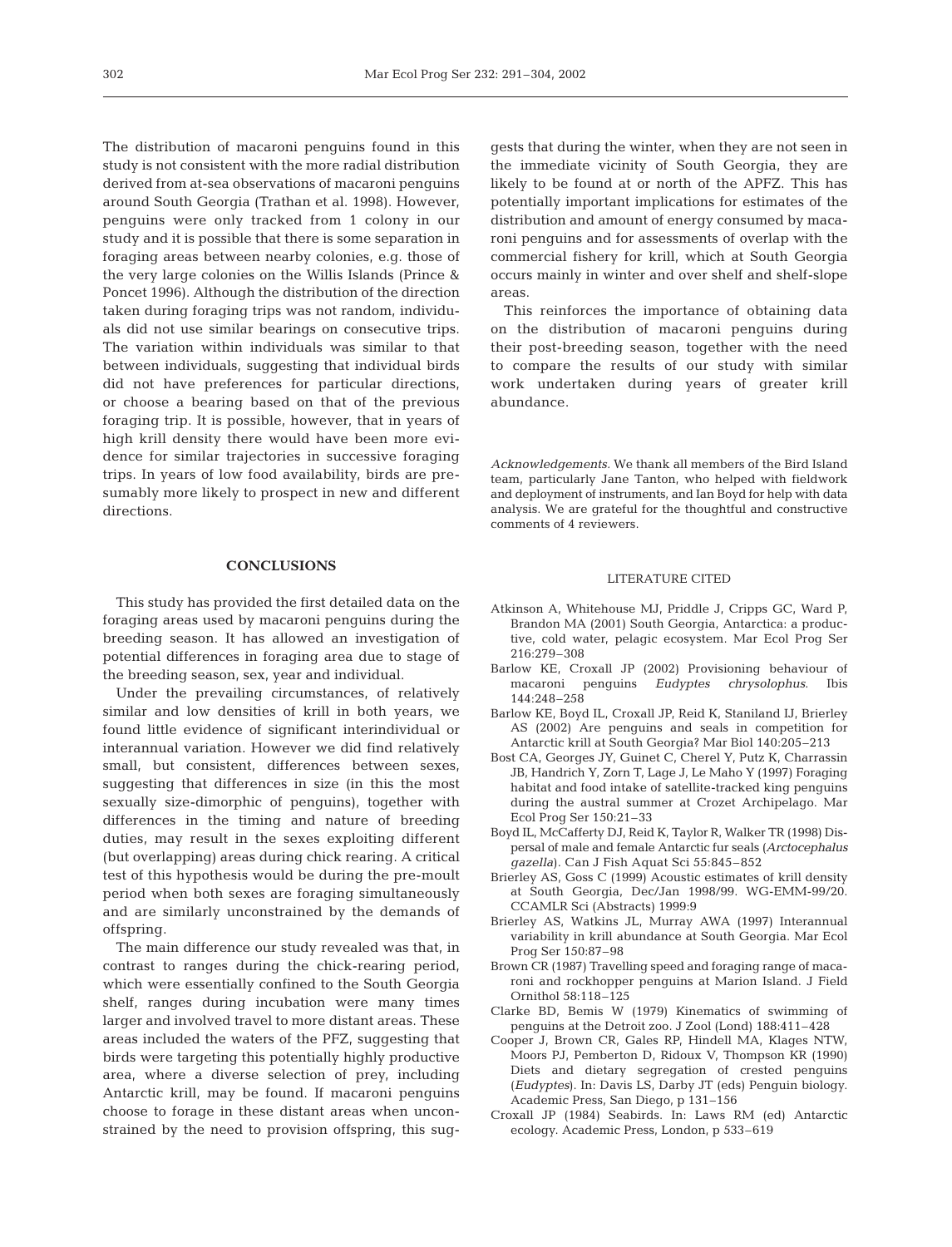- Croxall JP, Lishman GS (1987) The food and feeding ecology of penguins. In: Croxall JP (ed) Seabirds feeding ecology and role in marine ecosystems. Cambridge University Press, Cambridge, p 101–131
- Croxall JP, Prince PA (1980) Food, feeding ecology and ecological segregation of seabirds at South Georgia. Biol J Linn Soc 14:103–131
- Croxall JP, Prince PA (1987) Seabirds as predators on marine resources, especially krill, at South Georgia. In: Croxall JP (ed) Seabirds feeding ecology and role in marine ecosystems. Cambridge University Press, Cambridge, p 347–368
- Croxall JP, Ricketts C, Prince PA (1984) Impact of seabirds on marine resources, especially krill, of South Georgia waters. In: Whittow GC, Rahn H (eds) Seabird energetics. Plenum Press, New York, p 285–317
- Croxall JP, Briggs DR, Kato A, Naito Y, Watanuki Y, Williams TD (1993) Diving pattern and performance in the macaroni penguins *Eudyptes chrysolophus*. J Zool (Lond) 230: 31–47
- Croxall JP, Prince PA, Reid K (1997) Dietary segregation in South Georgia seabirds. J Zool (Lond) 242:531–556
- Culik BM, Luna-Jorquera G (1997) Satellite tracking of Humboldt penguins (*Spheniscus humboldti*) in northern Chile. Mar Biol 128:547–556
- Culik BM, Wilson RP (1991) Swimming energetics and performance of instrumented Adelie penguins (*Pygoscelis adeliae*). J Exp Biol 158:355–368
- Culik BM, Bannasch R, Wilson RP (1994) External devices on penguins: how important is shape? Mar Biol 118: 353–357
- Gales RP, Williams C, Ritz D (1990) Foraging behaviour of the Little penguin, *Eudyptula minor*: initial results and assessment of instrument effect. J Zool (Lond) 220:61–85
- Georges J Y, Guinet C, Jouventin P, Weimerskirch H (1997) Satellite tracking of seabirds: interpretation of activity pattern from the frequency of satellite locations. Ibis 139:403–405
- Gille ST (1994) Mean sea surface height of the Antarctic Circumpolar Current from Geosat data: method and application. J Geophys Res 99:18255–18273
- Green K, Williams R, Green MG (1998) Foraging ecology and diving behaviour of macaroni penguins *Eudyptes chrysolophus* at Heard Island. Mar Ornithol 26:27–34
- Guinet C, Koudil M, Bost CA, Curbec JP, Georges JY, Mouchot MC, Jouventin P (1997) Foraging behaviour of satellite-tracked king penguins in relation to sea-surface temperatures obtained by satellite telemetry at Crozet Archipelago, a study during three austral summers. Mar Ecol Prog Ser 150:11–20
- Hull CL (1999) Comparison of the diets of breeding Royal *Eudyptes schlegeli* and rockhopper *E. chrysocome* penguins at Macquarie Island over three years. J Zool (Lond) 247:507–529
- Hull CL, Hindell MA, Michael K (1997) Foraging zones of royal penguins during the breeding season, and their association with oceanographic features. Mar Ecol Prog Ser 153:217–228
- Hulley PA (1990) Family Myctophidae. In: Gon O, Heemstra PC (eds) Fishes of the Southern Ocean. JLB Smith Institute of Ichthyology, Grahamstown, p 146–178
- Hunt GL Jr, Heinemann D, Everson I (1992) Distributions and predator-prey interactions of macaroni penguins, Antarctic fur seals, and Antarctic krill near Bird Island, South Georgia. Mar Ecol Prog Ser 86:15–30
- Jouventin P, Capdeville D, Cuenot-Chaillet F, Boiteau C (1994) Exploitation of pelagic resources by a non-

flying seabird: satellite tracking of the king penguin throughout the breeding season. Mar Ecol Prog Ser 106:11–19

- Kerry KR, Clarke JR, Else GD (1995) The foraging range of Adelie penguins at Bechervaise Island, Mac Robertson Land, Antarctica as determined by satellite telemetry. In: Dann P, Norman I, Reilly P (eds) The penguins: ecology and management. Surrey Beatty & Sons, Chipping Norton, p 216–243
- Kooyman G, Hull C, Olsson O, Robertson G, Croxall J, Davis L (1999) Foraging patterns of polar penguins. In: Adams NJ, Slotow RH (eds) Proc 22 Int Ornithol Cong, Durban. Birdlife South Africa, Johannesburg, p 2021–2039
- Moore JK, Abbott MR, Richman JG (1997) Variability in the location of the Antarctic Polar Front (90E–20EW) from satellite sea surface temperature data. J Geophys Res 102:27825–27833
- Moore JK, Abbott MR, Richman JG (1999) Location and dynamics of the Antarctic Polar Front from satellite sea surface temperature data. J Geophys Res 104:3059–3073
- Orsi AH, Whitworth T III, Nowlin WD Jr (1995) On the meridional extent of the Antarctic Circumpolar Current. Deep-Sea Res Part I 42:641–673
- Prince PA, Poncet S (1996) South Georgia bird distributions. In: Trathan PN, Daunt FHJ, Murphy EJ (eds) South Georgia: an ecological atlas. British Antarctic Survey, Cambridge, Section 2: maps 2.1–2.33
- Rodhouse PG, Prince PA, Trathan PN, Hatfield EMC, Watkins JL, Bone DG, Murphy EJ, White MG (1996) Cephalopods and mesoscale oceanography at the Antarctic Polar Front: satellite tracked predators locate pelagic trophic interactions. Mar Ecol Prog Ser 136:37–50
- Stahl JC, Jouventin P, Mougin JL, Roux JP, Weimerskirch H (1985) The foraging zones of seabirds in the Crozet Island sector of the Southern Ocean. In: Siegfried WR, Condy WR, Laws RM (eds) Antarctic nutrient cycles and food webs. Springer-Verlag, Berlin, p 478–486
- Stokes DL, Boersma PD, Davis LS (1998) Satellite tracking of Magellanic penguin migration. Condor 100:376–381
- Trathan PN, Brandon MA, Murphy EJ (1997) Characterisation of the Antarctic Polar Frontal Zone to the north of South Georgia in summer 1994. J Geophys Res 102:10483–10497
- Trathan PN, Murphy EJ, Croxall JP, Everson I (1998) Use of at-sea distribution data to derive potential foraging ranges of macaroni penguins during the breeding season. Mar Ecol Prog Ser 169:263–275
- Trathan PN, Brandon MA, Murphy EJ (2000) Transport and structure within the Antarctic Circumpolar Current to the north of South Georgia. Geophys Res Lett 27:1727–1730
- Trivelpiece WZ, Trivelpiece SG, Volkman NJ (1987) Ecological segregation of Adelie, gentoo and chinstrap penguins at King George Island, Antarctica. Ecology 68:351–361
- van Franeker JA (1994) A comparison of methods for counting seabirds at sea in the Southern Ocean. J Field Ornithol 65:96–108
- Veit RR, Silverman ED, Everson I (1993) Aggregation patterns of pelagic predators and their principal prey, Antarctic krill, near South Georgia. J Anim Ecol 62:551–564
- Whitworth III T, Nowlin Jr WD, Pillsbury RD, Moore MI, Weiss RF (1991) Observations of the Antarctic Circumpolar Current and deep boundary current in the southwest Atlantic. J Geophys Res 96:15105–15118
- Williams TD, Croxall JP (1991) Annual variation in breeding